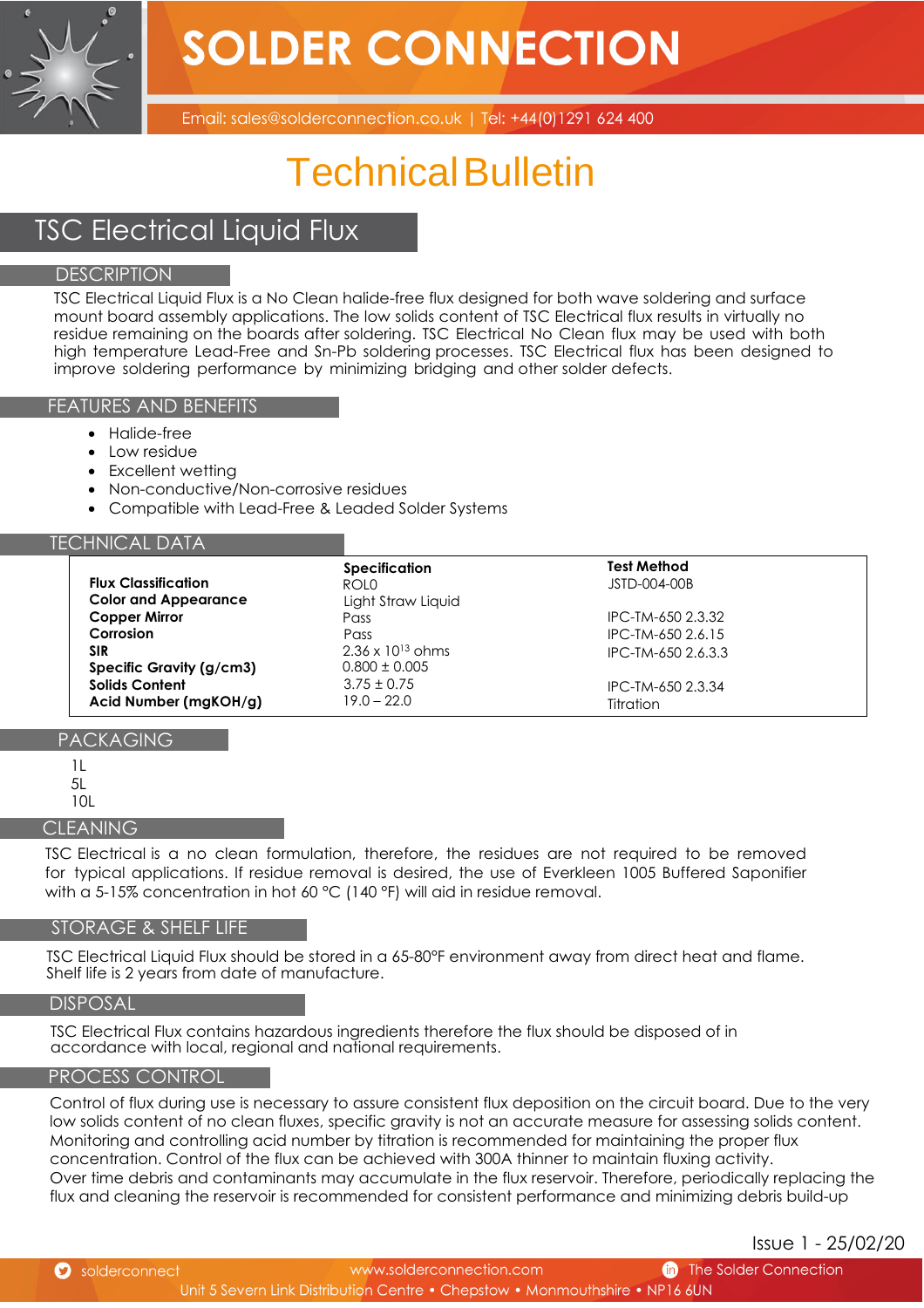

#### **APPLICATION**

#### **Flux Application**

For mass wave soldering of OSP and plated circuit boards, spray, foam or wave fluxing can be utilized to apply this flux. Flux deposition density and uniformity are critical to successful use of low solids no-clean flux. If foam fluxing, the foam fluxer should be supplied with compressed air, which is free of oil and water. The flux tank should be full at all times. The surface of the flux should be 1-½ inches above the top of the flux aerator, or flux stone. Pressure should then be adjusted to produce the optimum foam height with a fine uniform foam head. After fluxing, an air knife should be used to remove excessive flux from the assembly.

Uniformity of the spray flux coating can be visually checked by running a tempered glass plate (usually supplied by machine manufacturer) through the spray and preheat sections, and inspected before going across the wave.

| <b>OPERATING PARAMETERS</b>                          | <b>TYPICAL LEVEL</b>                                                                                   |
|------------------------------------------------------|--------------------------------------------------------------------------------------------------------|
| Amount of flux                                       |                                                                                                        |
|                                                      | Foam, Wave: 1000-2000 $\mu$ g/in <sup>2</sup> solids<br>Spray: 750-1500 $\mu$ g/in <sup>2</sup> solids |
| <b>Foam Fluxing Parameters</b>                       |                                                                                                        |
| Foam Stone Pore Size 20-50 µm                        |                                                                                                        |
|                                                      | Flux Level Above Stone 1-1 1/2 inches (25-40mm)                                                        |
|                                                      | Chimney Opening 3/8-1/2 inch (10-13 mm)                                                                |
| Air Pressure 1-2 psi                                 |                                                                                                        |
| Top Side Preheat Temperature                         | 190-230 °F (85-110 °C)                                                                                 |
| <b>Bottom Side Preheat Temperature</b>               | 65 °F (35 °C) higher than topside                                                                      |
| <b>Conveyor Speed</b>                                | 4-6 feet/minute(1.2-1.8 meters/minute)                                                                 |
| Contact Time in the Solder (including Chip & Lambda) | $2.5 - 4.5$ seconds                                                                                    |
| Solder Pot Temperature                               |                                                                                                        |
|                                                      | Sn96.5/Ag3.5 500-530 °F (260-276 °C)                                                                   |
|                                                      | Sn95/Ag5 536-565 °F (280-296 °C)                                                                       |
|                                                      | Sn99.3/0.7Cu 510-530 °F (265-276 °C)                                                                   |
|                                                      | SnAgCu 520-530 °F (271-276 °C)                                                                         |
|                                                      | Sn95/Sb5 536-565 °F (280-296 °C)                                                                       |

## **TYPICAL Lead Free Wave Solder Profile (SNAGCU)**